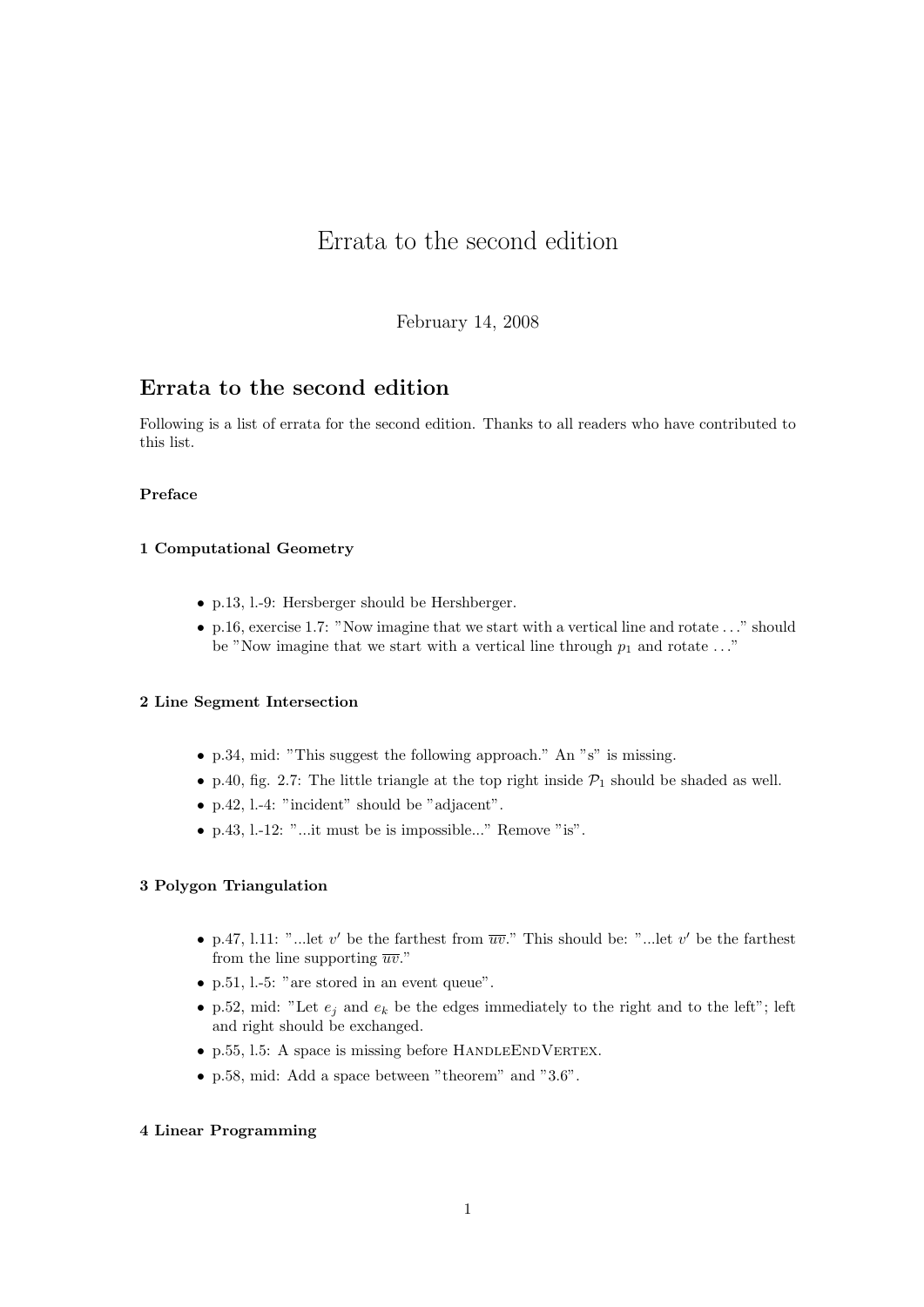- p.70, 1.-9: "...or its is...". Remove an "s".
- p.85, l.-7: "Then algorithm..." Remove the "n".
- p.89, l.-10: The sentence between brackets is incorrect!
- p.93: In Exercise 4.10, the common intersection of the half-planes in  $H$  should be non-empty and their boundaries should not all be parallel.

#### 5 Orthogonal Range Searching

- p.105, mid: "Kd-trees can be also be ...". Remove a "be".
- p.106, in bulleted list: "coordinate" should be "coordinates" (twice).
- p.107, 1.-3: "y-coordinate" should be "y-coordinates".

#### 6 Point Location

## 7 Voronoi Diagrams

• p.156, top margin figure: The two unlabeled points also define arcs on the beach line far to the left and right. Hence, the tree is not complete.

#### 8 Arrangements and Duality

- p.171, mid: "This means that in dual" should be "This means that in the dual".
- p.174, 1.16: "If  $\ell_i$  is a vertical line we can locate the bottom intersection point of  $\ell_i$  and  $\mathcal{A}_i$  to start off the traversal." This should have been  $\mathcal{A}_{i-1}$ .
- p.181: In Exercise 8.3, the word "faces" in the second line should be "edges".

#### 9 Delaunay Triangulations

- p.190: In Theorem 9.6(i) the  $p_r$  in line 2 should be  $p_k$ .
- p.196, l.9: "One the one hand" should be "On the one hand".
- p.196: Technicalities with the special points  $p_{-1}$ ,  $p_{-2}$  and  $p_{-3}$  are treated better in the third edition. This chapter from the third edition can be downloaded from the web page of the book.
- p.202, top margin figure: Enlarge.
- p.206, mid: The last part of the equation contains  $=$  but it should be  $\leq$ .
- p.208: In Exercise 9.5(a), one has to assume that the points  $p, q, r$  are oriented clockwise (in a right-handed system), otherwise the determinant should be negative instead of positive.
- p.208: In Exercise 9.8, "that contains  $p$ ." should be "that contains  $q$ .".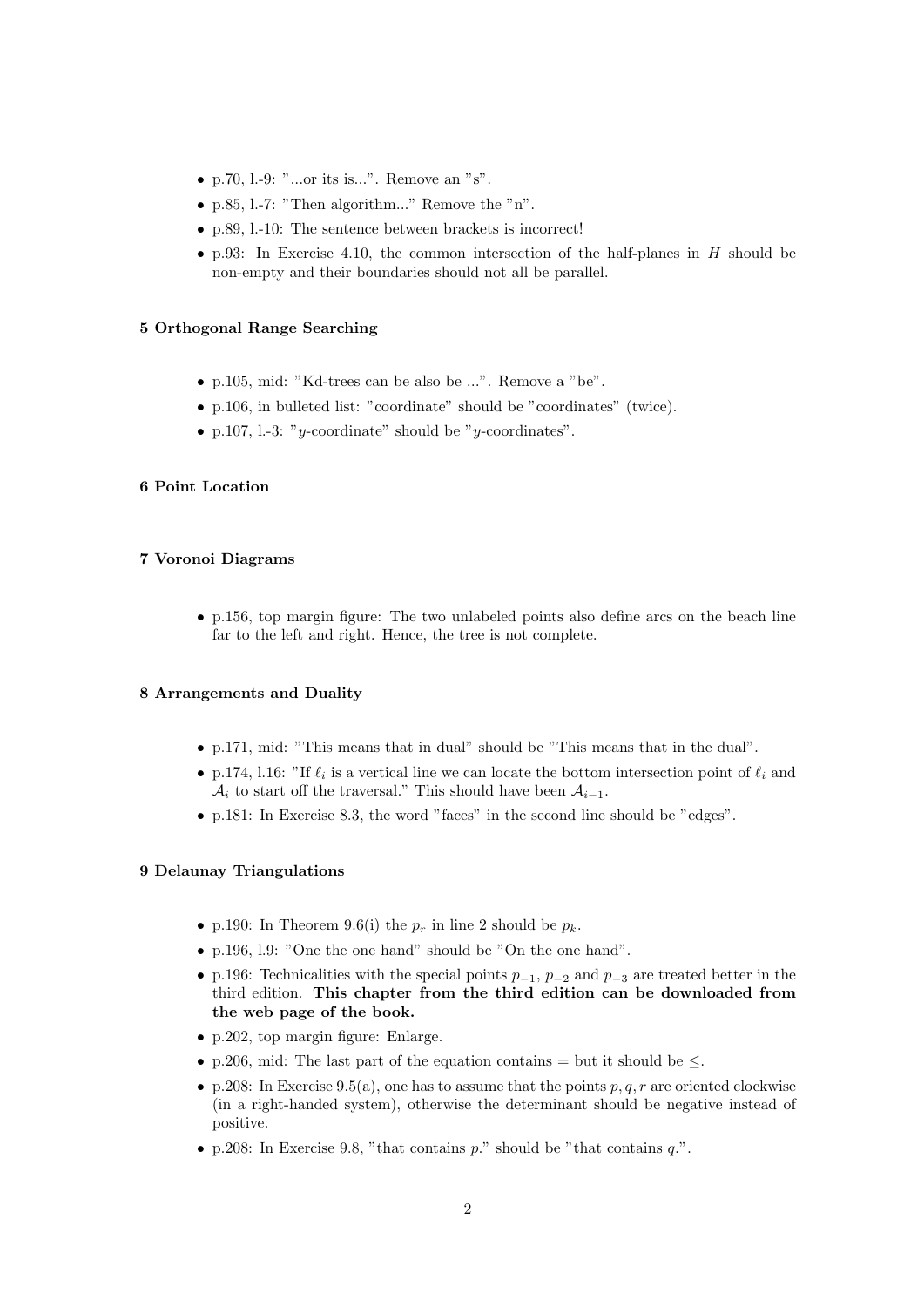- p.209: In Exercise 9.12, we want to ask for an approximation factor of 2, not of  $3/2$ , or else you need matching and not just the EMST.
- p.209: In part (a) of Exercise 9.13, we should assume that for any two points p, q, if the smallest enclosing circle does not contain other points of  $P$  inside, then it also does not contain points of P on the boundary.
- p.209: In part (b) of Exercise 9.13, the second  $p$  should be  $P$ .
- p.210: In part (a) of Exercise 9.16, there should be a space between  $P_i$ , and q. Also,  $\overline{p_ip_j}$  should be  $\overline{pq}$ .

#### 10 More Geometric Data Structures

- p.213, l-8: p. 213: "we image the real line" should be "we consider the real line". p.217, l.7: "top" should be "bottom" for consistency with the text on page 213.
- p.224,  $l.-11$ : "the" is missing.
- p.233: In Exercise 10.11, the  $lc(\nu)$  and  $rc(\nu)$  should be  $lc(\nu_{\text{split}})$  and  $rc(\nu_{\text{split}})$
- p.233: In Exercise 10.12, a space is missing in the first line.

#### 11 Convex Hulls

- p.247, l.-4:  $q(p)$  should be  $q(r)$ .
- p.247, l.-3:  $h(p)$  should be  $q(p)$ .
- p.249, l.8: An  $n$  is missing behind the second log.
- p.249, ex. 11.2: The bounds asked for are wrong. They should be  $O(n^3)$  and  $\Theta(n^3)$ .

#### 12 Binary Space Partitions

• p.261, l.12: " $I \ (s_k)$ " should be " $I \ (s_{k-1})$ "

## 13 Robot Motion Planning

- p.268, l.-9: "the" is missing before "origin".
- p.268, l-5: "rotated clockwise" should be "rotated counterclockwise".
- p.277, l.3,4: The definition given here is for convex objects only. For non-convex objects, one should add the condition that  $o_1 \cap o_2$  is connected. An alternative definition is that the part of the boundary of  $o_1$  in the interior of  $o_2$  is connected, and vice versa. Also, the definition of proper intersection (l.9) only applies to convex objects.
- p.277, mid: Observation 13.6 is valid for convex pseudodiscs only, see the comment above.
- p.279: The code of Algorithm MinkowskiSum is not completely correct: one has to be careful that i and j do not get incremented beyond  $n + 1$  resp.  $m + 1$ . Alternatively, we may define  $v_{n+2} = v_2$  and and  $w_{n+2} = w_2$ .